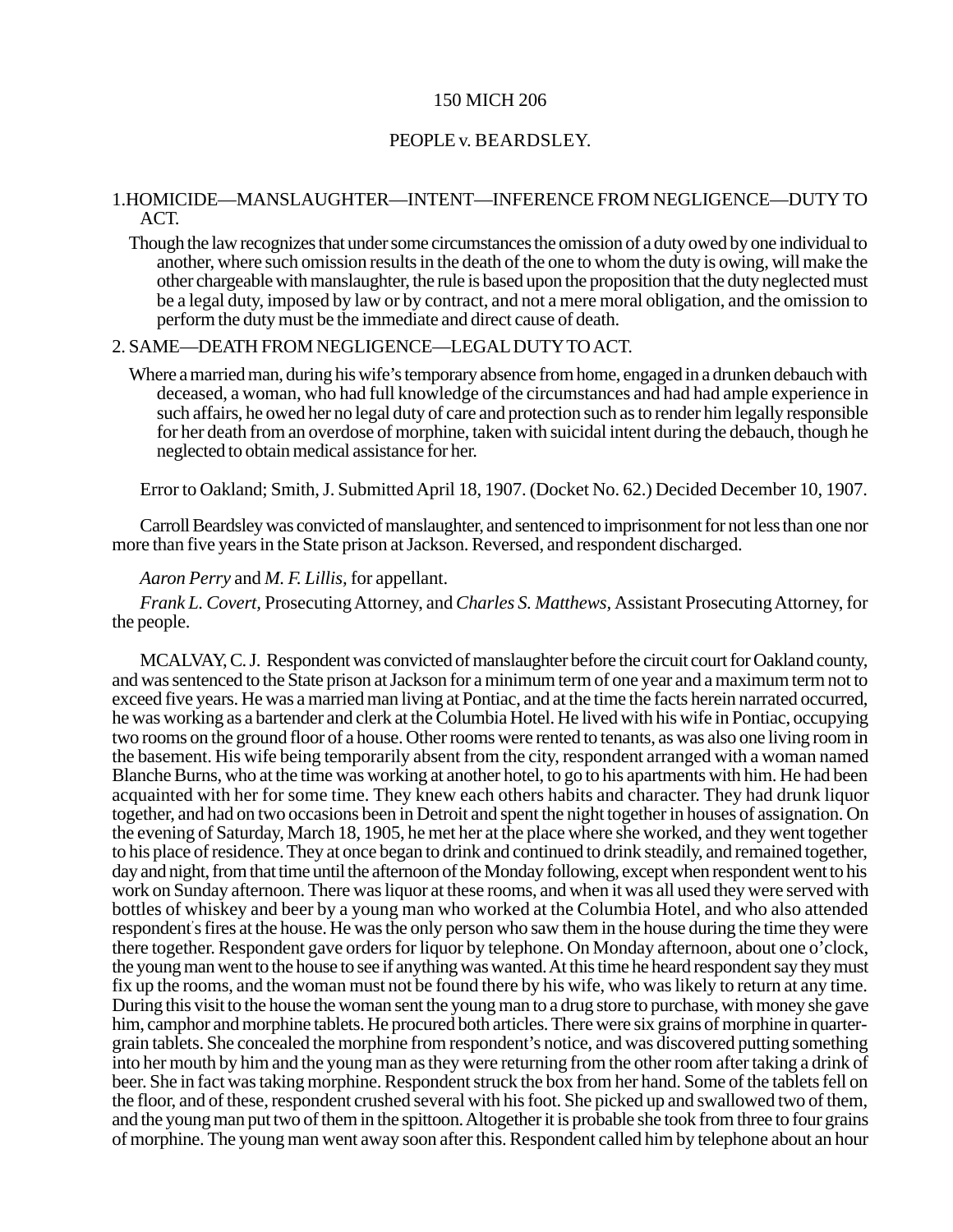later, and after he came to the house requested him to take the woman into the room in the basement which was occupied by a Mr. Skoba. She was in a stupor and did not rouse when spoken to. Respondent was too intoxicated to be of any assistance and the young man proceeded to take her downstairs. While doing this Skoba arrived, and together they put her in his room on the bed. Respondent requested Skoba to look after her, and let her out the back way when she waked up. Between nine and ten o' clock in the evening Skoba became alarmed at her condition. He at once called the city marshal and a doctor. An examination by them disclosed that she was dead.

Many errors are assigned by respondent, who asks to have his conviction set aside. The principal assignments of error are based upon the charge of the court, and refusal to give certain requests to charge, and are upon the theory that under the undisputed evidence in the case, as claimed by the people and detailed by the people' s witnesses, the respondent should have been acquitted and discharged. In the brief of the prosecutor his position is stated as follows:

"It is the theory of the prosecution that the facts and circumstances attending the death of Blanche Burns in the house of respondent were such as to lay upon him a duty to care for her, and the duty to take steps for her protection, the failure to take which, was sufficient to constitute such an omission as would render him legally responsible for her death. \* \* \* There is no claim on the part of the people that the respondent \* \* \* was in any way an active agent in bringing about the death of Blanche Burns, but simply that he owed her a duty which he failed to perform, and that in consequence of such failure on his part she came to her death."

Upon this theory a conviction was asked and secured.

The law recognizes that under some circumstances the omission of a duty owed by one individual to another, where such omission results in the death of the one to whom the duty is owing, will make the other chargeable with manslaughter. 21 Cyc. p. 770 et seq., and cases cited. This rule of law is always based upon the proposition that the duty neglected must be a legal duty, and not a mere moral obligation. It must be a duty imposed by law or by contract, and the omission to perform the duty must be the immediate and direct cause of death. 1 Bishop on Criminal Law (6th Ed.), § 217; 2 Bishop on Criminal Law (6th Ed.), § 695; 21 Am. & Eng. Enc. Law (2d Ed.), p. 99; 21 Cyc. p. 770 et seq.; *State v. Noakes,* 70 Vt. 247; 2 Wharton on Criminal Law (7th Ed.), § 1011; Clark & Marshall on Crimes (2d Ed.), p. 379 (e), and cases cited.

Although the literature upon the subject is quite meagre and the cases few, nevertheless, the authorities are in harmony as to the relationship which must exist between the parties to create the duty, the omission of which establishes legal responsibility. One authority has briefly and correctly stated the rule, which the prosecution claims should be applied to the case at bar, as follows:

"If a person who sustains to another the legal relation of protector, as husband to wife, parent to child, master to seaman, etc., knowing such person to be in peril of life, willfully or negligently fails to make such reasonable and proper efforts to rescue him as he might have done without jeopardizing his own life or the lives of others, he is guilty of manslaughter at least, if by reason of his omission of duty the dependent person dies.

### **150 Mich.—14**

" So one who from domestic relationship, public duty, voluntary choice, or otherwise, has the custody and care of a human being, helpless either from imprisonment, infancy, sickness, age, imbecility, or other incapacity of mind or body, is bound to execute the charge with proper diligence and will be held guilty of manslaughter, if by culpable negligence he lets the helpless creature die." 21 Am. & Eng. Enc. Law (2d Ed.), p. 197, notes and cases cited.

The following brief digest of cases gives the result of our examination of American and English authorities, where the doctrine of criminal liability was involved when death resulted from an omission to perform a claimed duty. We discuss no cases where statutory provisions are involved.

In *Territory v. Manton,* 8 Mont. 95, a husband was convicted of manslaughter for leaving his intoxicated wife one winter's night lying in the snow, from which exposure she died. The conviction was sustained on the ground that a legal duty rested upon him to care for and protect his wife, and that his neglect to perform that duty, resulting in her death, he was properly convicted.

*State v. Smith,* 65 Me. 257, is a similar case. A husband neglected to provide clothing and shelter for his insane wife. He left her in a bare room without fire during severe winter weather. Her death resulted. The charge in the indictment is predicated upon a known legal duty of the husband to furnish his wife with suitable protection.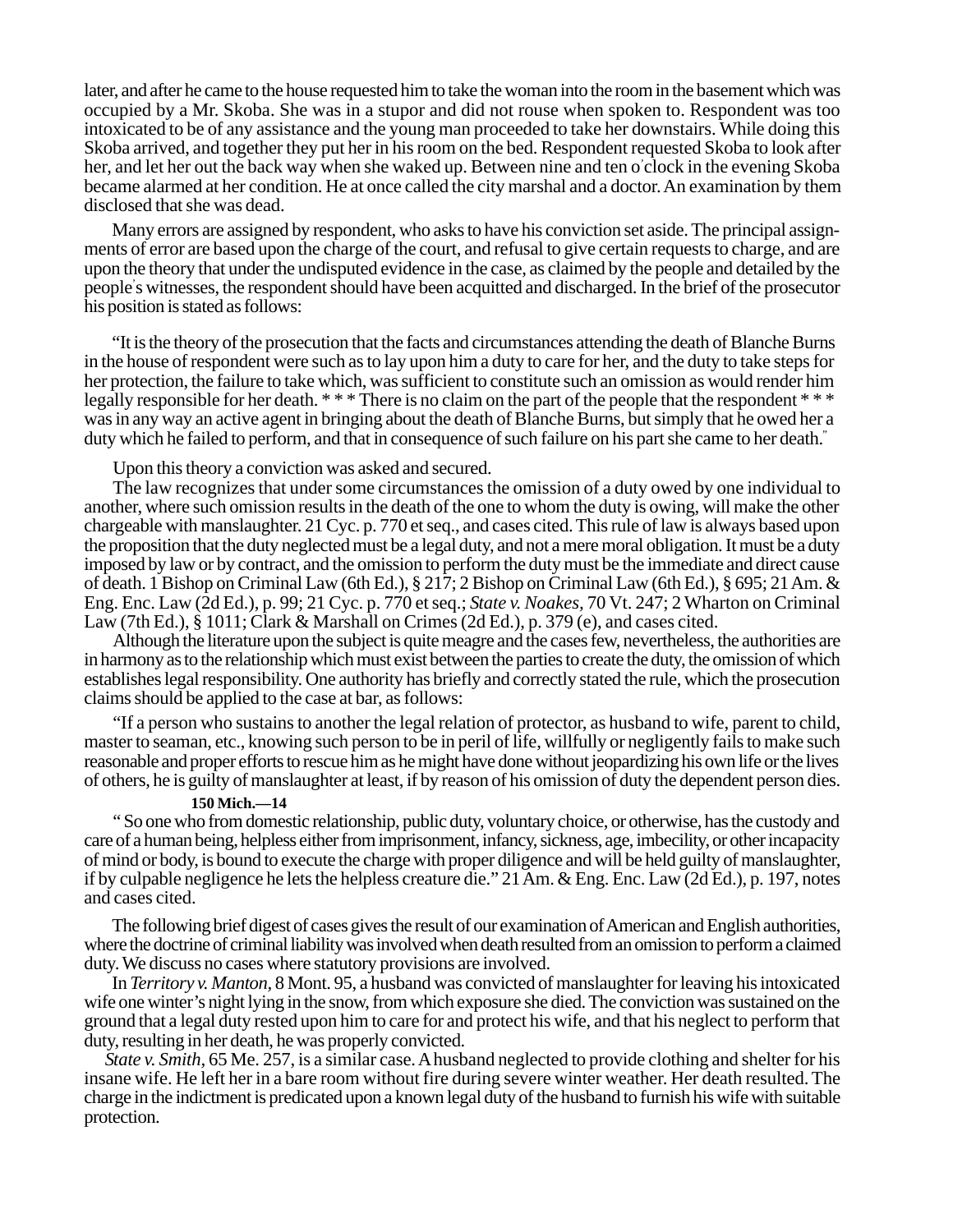In *State v. Behm,* 72 Iowa, 533, the conviction of a mother of manslaughter for exposing her infant child without protection, was affirmed upon the same ground. See, also, *Gibson v. Commonwealth.* 106 *K*y. 360.

*State v. Noakes,* supra, was a prosecution and conviction of a husband and wife for manslaughter. A child of a maid servant was born under their roof. They were charged with neglecting to furnish it with proper care. In addition to announcing the principle in support of which the case is already cited, the court said:

"To create a criminal liability for neglect by nonfeasance, the neglect must also be of a personal, legal duty, the natural and ordinary consequences of neglecting which would be dangerous to life."

In reversing the case for error in the charge—not necessary to here set forth—the court expressly stated that it did not concede that respondents were under a legal duty to care for this child because it was permitted to be born under their roof, and declined to pass upon that question.

In a Federal case tried in California before Mr. Justice Field of the United States Supreme Court, where the master of a vessel was charged with murder in omitting any effort to rescue a sailor who had fallen overboard, the learned Justice in charging the jury said:

"There may be in the omission to do a particular act under some circumstances, as well as in the commission of an act, such a degree of criminality as to render the offender liable to indictment for manslaughter. \* \* \* In the first place the duty omitted must be a plain duty \* \* \* In the second place it must be one which the party is bound to perform by law or contract, and not one the performance of which depends simply upon his humanity, or his sense of justice or propriety." *United States v. Knowles*, 4 Sawyer (U.S.), 517.

The following English cases are referred to as in accord with the American cases above cited, and are cases where a clear and known legal duty existed: *Reg. v. Conde,* 10 Cox Crim. Cas. 547*; Reg. v. Rugg,* 12 Cox Crim. Cas. 16.

The case of *Reg. v. Nicholls,* 13 Cox Crim. Cas. 75*,* was a prosecution of a penniless old woman, a grandmother, for neglecting to supply an infant grandchild left in her charge with sufficient food and proper care. The case was tried at assizes in Stafford before Brett, J., who said to the jury:

"If a grown up person chooses to undertake the charge of a human creature, helpless either from infancy, simplicity, lunacy, or other infirmity, he is bound to execute that charge without (at all events) wicked negligence, and if a person who has chosen to take charge of a helpless creature lets it die by wicked negligence, that person is guilty of manslaughter."

The vital question was whether there had been any such negligence in the case designated by the trial judge as wicked negligence. The trial resulted in an acquittal. The charge of this nisi prius judge recognizes the principle that a person may voluntarily assume the care of a helpless human being, and having assumed it, will beheld to be under an implied legal duty to care for and protect such person. The duty assumed being that of care taker and protector to the exclusion of all others.

Another English case decided in the appellate court, Lord Coleridge, C. J., delivering the opinion, is *Reg. v. Instan,* 17Cox Crim. Cas. 602. An unmarried woman without means lived with and was maintained by her aged aunt. The aunt suddenly became very sick, and for ten days before her death was unable to attend to herself, to move about, or to do anything to procure assistance. Before her death no one but the prisoner had any knowledge of her condition. The prisoner continued to live in the house at the cost of the deceased and took in the food supplied by the tradespeople. The prisoner did not give food to the deceased, or give or procure any medical or nursing attendance for her; nor did she give notice to any neighbor of her condition or wants, although she had abundant opportunity and occasion to do so. In the opinion, Lord Coleridge, speaking for the court, said:

"It is not correct to say that every moral obligation is a legal duty; but every legal duty is founded upon a moral obligation. In this case, as in most cases, the legal duty can be nothing else than taking upon one's self the performance of the moral obligation. There is no question whatever that it was this woman's clear duty to impart to the deceased so much of that food, which was taken into the house for both and paid for by the deceased, as was necessary to sustain her life. The deceased could not get it for herself. She could only get it through the prisoner. It was the prisoner's clear duty at common law to supply it to the deceased, and that duty she did not perform. Nor is there any question that the prisoner's failure to discharge her legal duty, if it did not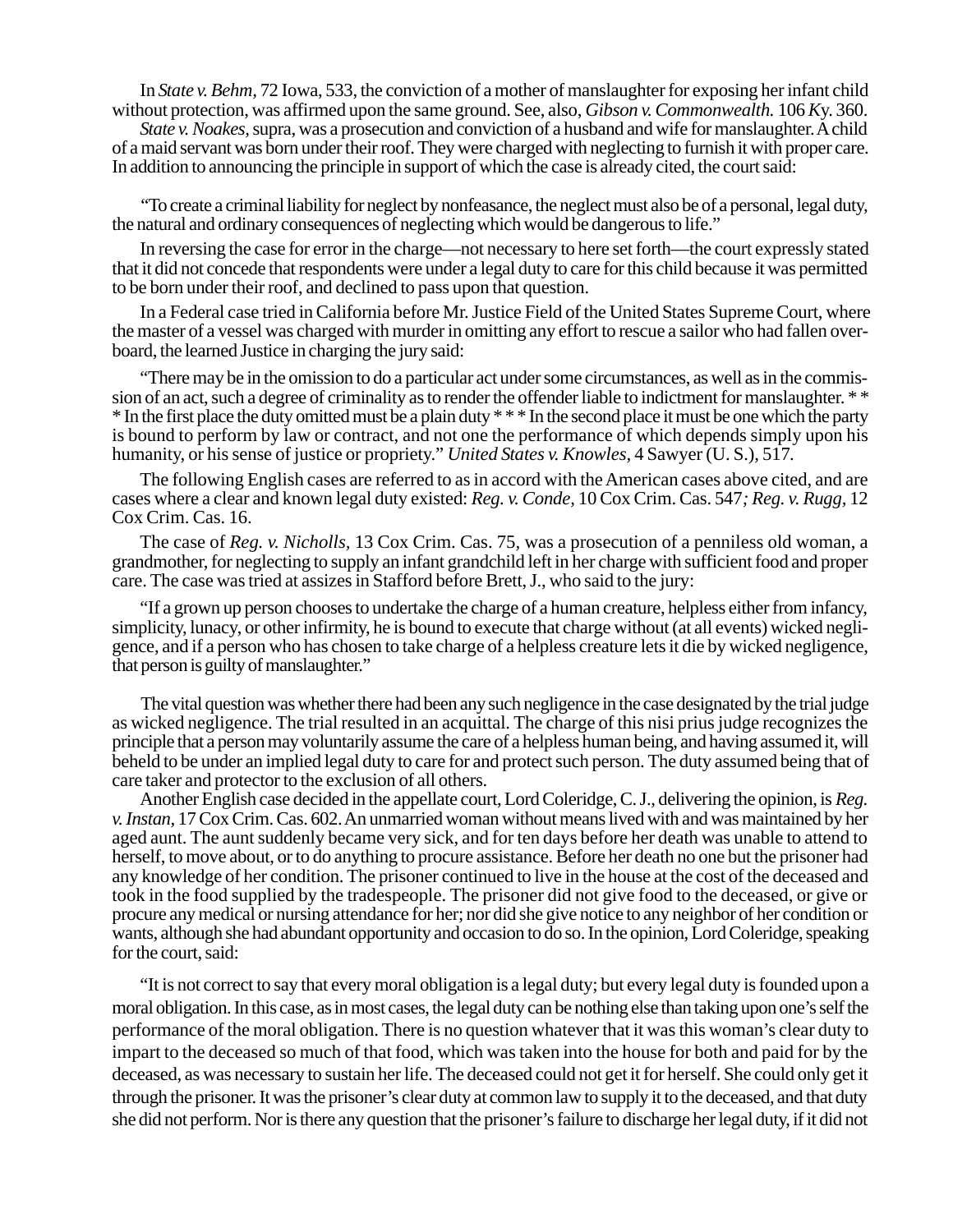directly cause, at any rate accelerated, the death of the deceased. There is no case directly on the point; but it would be a slur and a stigma upon our law if there could be any doubt as to the law to be derived from the principle of decided cases, if cases were necessary. There was a clear moral obligation, and a legal duty founded upon it; a duty willfully disregarded and the death was at least accelerated, if not caused, by the nonperformance of the legal duty."

The opening sentences of this opinion are so closely connected with the portion material to this discussion that they could not well be omitted. Quotation does not necessarily mean approval. We do not understand from this opinion that the court held that there was a legal duty founded solely upon a moral obligation. The court indicated that the law applied in the case was derived from the principles of decided cases. It was held that the prisoner had omitted to perform that which was a clear duty at the common law. The prisoner had wrongfully appropriated the food of the deceased and withheld it from her. She was the only other person in the house, and had assumed charge of her helpless relative. She was under a clear legal duty to give her the food she withheld, and under an implied legal duty by reason of her assumption of charge and care, within the law as stated in the case of *Reg. v. Nicholls,* supra. These adjudicated cases and all others examined in this investigation we find are in entire harmony with the proposition first stated in this opinion.

Seeking for a proper determination of the case at bar by the application of the legal principles involved, we must eliminate from the case all consideration of mere moral obligation, and discover whether respondent was under a legal duty towards Blanche Burns at the time of her death, knowing her to be in peril of her life, which required him to make all reasonable and proper effort to save her; the omission to perform which duty would make him responsible for her death. This is the important and determining question in this case. If we hold that such legal duty rested upon respondent it must arise by implication from the facts and circumstances already recited. The record in this case discloses that the deceased was a woman past 30 years of age. She had been twice married. She was accustomed to visiting saloons and to the use of intoxicants. She previously had made assignations with this man in Detroit at least twice. There is no evidence or claim from this record that any duress, fraud, or deceit had been practiced upon her. On the contrary it appears that she went upon this carouse with respondent voluntarily and so continued to remain with him. Her entire conduct indicates that she had ample experience in such affairs.

It is urged by the prosecutor that the respondent " stood towards this woman for the time being in the place of her natural guardian and protector, and as such owed her a clear legal duty which he completely failed to perform." The cases cited and digested establish that no such legal duty is created based upon a mere moral obligation. The fact that this woman was in his house created no such legal duty as exists in law and is due from a husband towards his wife, as seems to be intimated by the prosecutor's brief. Such an inference would be very repugnant to our moral sense. Respondent had assumed either in fact or by implication no care or control over his companion. Had this been a case where two men under like circumstances had voluntarily gone on a debauch together and one had attempted suicide, no one would claim that this doctrine of legal duty could be invoked to hold the other criminally responsible for omitting to make effort to rescue his companion. How can the fact that in this case one of the parties was a woman, change the principle of law applicable to it? Deriving and applying the law in this case from the principle of decided cases, we do not find that such legal duty as is contended for existed in fact or by implication on the part of respondent towards the deceased, the omission of which involved criminal liability. We find no more apt words to apply to this case than those used by Mr. Justice Field in *United States v. Knowles,* supra.

"In the absence of such obligations, it is undoubtedly the moral duty of every person to extend to others assistance when in danger; \* \* \* and if such efforts should be omitted by any one when they could be made without imperiling his own life, he would, by his conduct, draw upon himself the just censure and reproach of good men; but this is the only punishment to which he would be subjected by society."